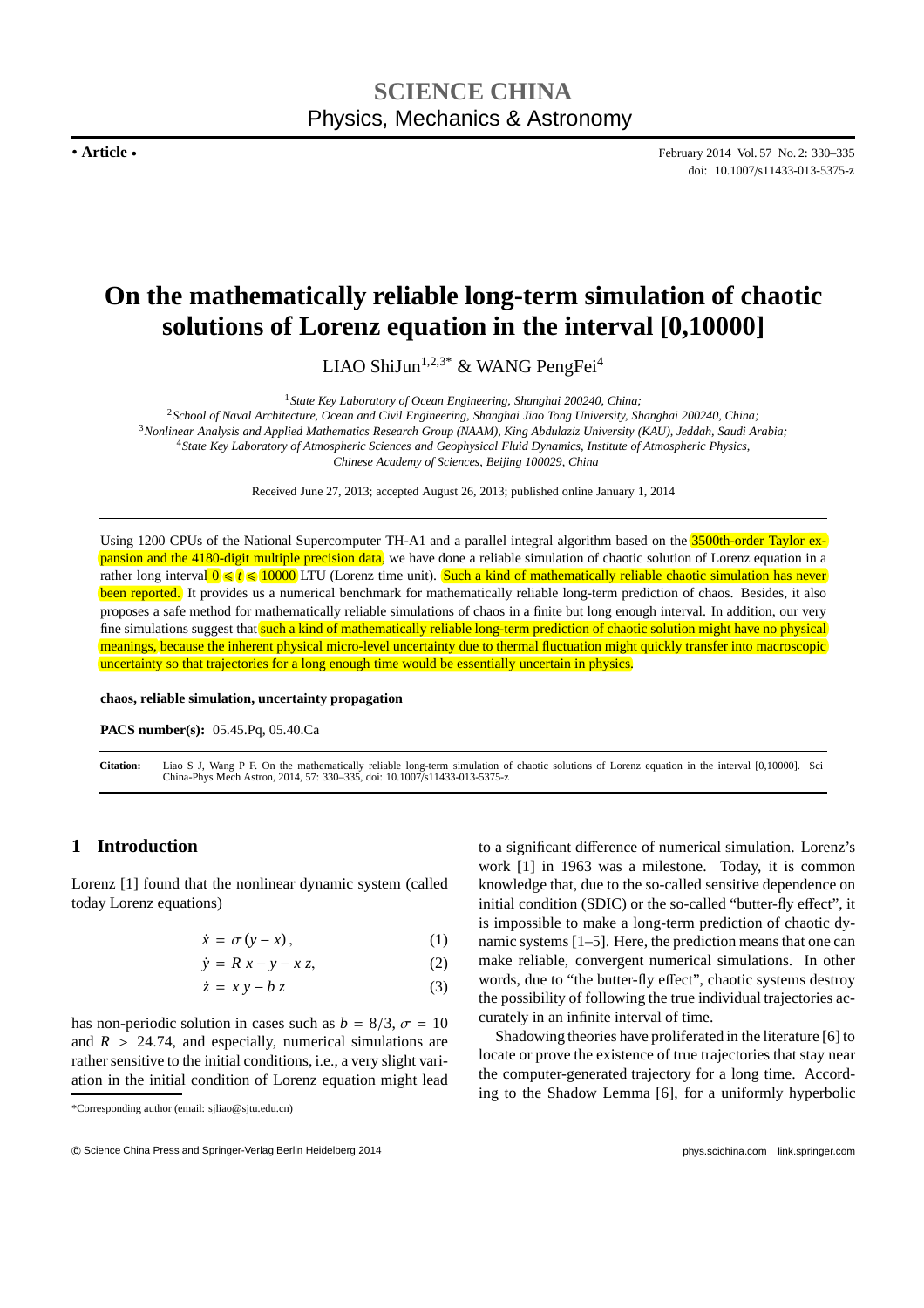dynamic system, there always exists a true trajectory near any computer-generated trajectories, as long as the truncation and round-off errors are small enough. Unfortunately, hardly a nonlinear dynamic system is uniformly hyperbolic in most cases so that the Shadow Lemma [6] seldom woks in practice. Besides, it is found that for some chaotic dynamic systems, computer-generated trajectories can be shadowed only for a short time [7], and in addition it is "virtually impossible to obtain a long trajectory that is even approximately correct" [8]. Furthermore, for some chaotic systems, "there is no fundamental reason for computer-simulated long-time statistics to be even approximately correct" [9]. As illustrated by Yuan and York [10] using a model, a numerical artifact persists for an arbitrarily high numerical precision. These numerical artifacts "expose an exigent demand of safe numerical simulations" [11].

Note that floating-point calculations to approximate solutions of dynamic systems contain the inherent numerical noises, say, the truncation and round-off errors. Lorenz [2] investigated the sensitivity of numerical simulations to the time step and found the so-called "computational chaos". Li et al. [12] investigated the influence of the time step ∆*t* on the numerical simulation of Lorenz equation in details. They used 29 standard numerical methods at orders up to 10 in single and double precision. In case of  $b = 8/3$ ,  $\sigma = 10$  and  $R < 24.06$  (without chaos), they found [12] that the final status of computer-generated trajectories starting from (5,5,10) are rather sensitive to the time step ∆*t* varying from 10−<sup>6</sup> to 10−<sup>1</sup> : it seems to alterlate randomly between the two unstable fixed points

$$
C\left(\sqrt{b(R-1)}, \sqrt{b(R-1)}, R-1\right),\
$$
  

$$
C'\left(-\sqrt{b(R-1)}, -\sqrt{b(R-1)}, R-1\right)
$$

with the same probability. So, in some cases even without chaos, it is also impossible to accurately predict the final status of Lorenz equation using the 29 traditional numerical methods at orders up to 10 in single or double precision [12]. This numerical phenomenon [12,13] revealed the significant influence of truncation and round-off errors on nonlinear dynamic systems. This kind of sensitivity to time step was further studied and confirmed by Lorenz [3] in 2006, Teixeira et al. [14] in 2007 and Liao [15] in 2009. It should be emphasized that the truncation and round-off errors are ineluctable. Therefore, numerical simulations of chaotic dynamic systems are sensitive not only to initial condition but also to numerical algorithms and numerical precision at each time step.

How long is a numerical simulation reliable? This is an important question, as pointed out by Sauer et al. [8] who proposed the concepts of "shadowing time" to answer the question. As illustrated by Li et al. [12], different chaotic numerical simulations of Lorenz equation gained by means of the 29 standard numerical methods agree with each other only in the interval [0,  $T_c$ ], where  $T_c \approx 16.857$  for single precision data and  $T_c \approx 35.412$  for double precision data,

respectively. Li et al. [12,13] proposed the concept "maximally effective computation time" (MECT), beyond which numerical simulations obtained by different time steps have significant difference and thus should be unrelated to the true solution. Teixeira et al. [14] proposed the concept of "critical time of decoupling", *Tc*, defined as the first point in time after which the state vector norm error exceeds a certain threshold. They observed that the critical time of decoupling *T<sup>c</sup>* is directly proportional to ln(∆*t*), where ∆*t* denotes the time step [14]. The concepts of "shadowing time", "maximally effective computation time" and "critical time of decoupling", although defined in different ways, reveal the same fact: it is only possible to give the reliable numerical simulations of chaotic systems in a finite interval [0, *Tc*], beyond which numerical artifacts might occur. Then, the key point is to ensure that such a kind of interval is long enough, i.e.,  $T_c$  is large enough.

As pointed out by Wang et al. [16], in order to gain a reliable chaotic solution of Lorenz equation in the interval [0,1000] by means of the traditional 4th-order Runge-Kutta method, one had to use a rather small time-step  $\Delta t = 10^{-170}$ and very accurate data in 10000-digit precision, but the required CPU time is about  $3.1 \times 10^{160}$  years, which is even longer than the existence of our universe up to now. Thus, in order to gain a reliable chaotic simulation in a long enough interval within acceptable CPU times, both of the truncation and round-off errors must be small enough. Therefore, not only the precision of data but also the order of numerical algorithms must be high enough.

Based on the Taylor series method [3,17,18] at high enough order and data in high enough precision, the socalled "Clean Numerical Simulation" (CNS) is developed by Liao [15,19] to gain mathematically reliable simulations of chaotic dynamic systems in a finite but long enough interval of time. The Taylor series method [3,17,18] is one of the oldest methods, which traces back to Newton, Euler, Liouville and Cauchy. It has an advantage that its formula at an arbitrarily high order can be easily expressed in the same form. So, from the viewpoint of numerical simulations, it is rather easy to use the Taylor series method at a very high order so as to deduce the truncation error to a required level. At the very beginning of the CNS [15], the computer algebra system Mathematica was used to decrease the round-off error to a required level, because Mathematica can express all numerical data in arbitrarily high precision. Let *M* denote the order of the Taylor series method, and *N<sup>s</sup>* the significant digit number of all numerical data, respectively. Unlike other numerical approaches, in the frame of the CNS, the significant digit number  $N_s$  increases linearly with  $M$  (the order of Taylor expansion), for example  $N_s = 2M$  as illustrated in [15], so that both of the truncation and round-off errors decrease samutaneously. In this way, both of the truncation and roundoff errors can be reduced to a required level by means of high enough order of Taylor series expansion and high enough precision of data, so that the numerical simulations of chaos are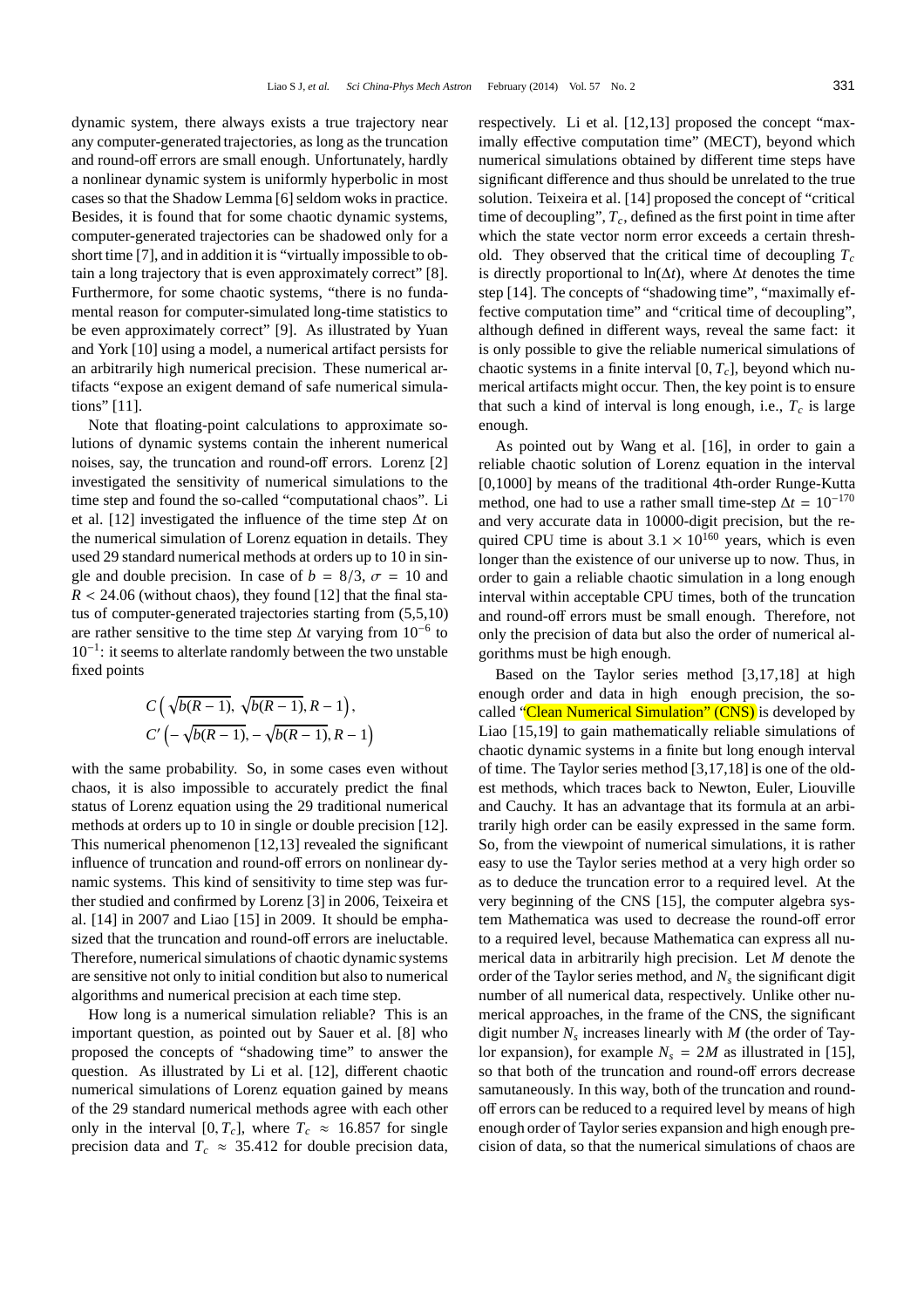mathematically reliable in a time interval  $[0, T_c]$ , where  $T_c$  is called the critical prediction time.

In the frame of the CNS, the critical prediction time  $T_c$  is dependent upon the order *M* of the Taylor expansion and the significant digit number *N<sup>s</sup>* . Let *s*(*M*, *Ns*) denote a numerical simulation given by the *M*th-order Taylor series method in  $N_s$  digit precision. Let  $T_d(M, N_s; M', N'_s)$  denote the time of decoupling, determined by comparing *s*(*M*, *Ns*) with a more accurate simulation  $s'(M', N'_{s})$ , where  $M' > M$  and  $N'_{s} \ge N_{s}$ . Then, the critical prediction time  $T_c$  of the numerical simulation  $s(M, N_s)$  is defined by

$$
T_c(s) = \min_{M' > M, N'_s > N_s} T_d(M, N_s; M', N'_s)
$$
(4)

for any  $M' > M$  and  $N'_s \ge N_s$ .

Another key point of the CNS is that an explicit estimation of the critical prediction time *T<sup>c</sup>* versus the order *M* of the Taylor series expansion is given, as illustrated by Liao [15] who gave the estimation  $T_c \approx 3M$  for Lorenz equation (using data in 2*M*-digit precision, i.e.,  $N_s = 2M$ ). Then, given a finite but long enough time interval [0, *Tc*] of Lorenz equation, one might obtain mathematically reliable numeral simulations of chaotic solution in the interval  $[0, T_c]$  by means of the CNS with the order  $M > T_c/3$  of Taylor expansion and data in (2*M*)-digit precision, which however should be verified by means of a higher order of Taylor series method.

In this paper, we gave a mathematically reliable chaotic numerical simulation of Lorenz equation in the interval  $[0,10000]$  by means of the CNS using parallel computation in the National Supercomputer TH-A1. To the best of our knowledge, mathematically reliable chaotic simulations in such a long interval have never been reported. So, it provides us a numerical benchmark for reliable long-term simulation of chaos. Thereafter, we point out that, due to the thermal fluctuation, the physical micro-level uncertainty of initial conditions is inherent. This objective, inherent, physical uncertainty of initial condition is indeed rather small (at the level of  $10^{-19}$ ), but is much larger than the required 4000digit precision for a reliable prediction of chaotic solution in such a long interval [0, 10000]. This suggests that the chaotic trajectories of Lorenz equation for a long time might be essentially uncertain in physics.

### **2 Reliable long-term numerical simulation of chaos**

Liao [15] proposed the CNS to gain reliable chaotic solutions of Lorenz equation in the case of  $R = 28$ ,  $b = 8/3$  and  $\sigma = 10$ . Using time step  $\Delta t = 0.01$  and enforcing the significant digit number  $N_s = 2M$ , where *M* denotes the order of Taylor series method, Liao [15] found an estimation formula  $T_c \approx 3M$  for the criticial prediction time  $T_c$ . According to this formula, Liao [15] gained a reliable chaotic solution of Lorenz equation in the interval  $0 \le t \le 1000$  Lorenz time units (LTU) by means of the CNS using the 400th-order

Taylor series method and the data in 800-digit precision. It took about one month [15], mainly due to the use of the computer algebra system Mathematica without parallel computation. The computational efficiency of the CNS was improved greatly (several hundreds times faster) by Wang et al. [16] who employed a parallel algorithm and the multiple precision (MP) library of C. Their result (based on the 1000th-order Taylor expansion and 2100-digit MP precision) confirms the correction of Liao's simulation [15] in the interval [0, 1000]. Using the CNS with the 1000th-order Taylor expansion and the 2100 digit multiple precision, Wang et al. [16] obtained a reliable chaotic solution in the interval [0,2500] within only 30 hours, which is validated using a more accurate simulation given by the 1200th-order Taylor expansion and the 2100 digit multiple precision.

Can we obtain a mathematically reliable chaotic simulation of Lorenz equation in a longer interval like [0,10000]? Obviously, such a reliable chaotic solution can provide us a numerical benchmark for mathematically reliable long-term prediction of chaos, and thus certainly has important meanings in theory.

According to Liao's [15] estimation  $T_c \approx 3M$  for Lorenz equation in the case of  $N_s = 2M$ , the required order of Taylor expansion should be larger than 3333 for a reliable simulation in [0,10000]. We found that the required digit precision might be less than 2*M*. Even so, it is a huge challenge to gain such a reliable chaotic simulation of Lorenz equation in [0,10000]. Currently, using the parallel algorithm and 1200 CPUs of the National Supercomputer TH-1A (at Tianjian, China), we successfully obtained the reliable chaotic solution of Lorenz equation in the interval [0, 10000] by means of the CNS using the 3500th-order Taylor expansion and the 4180-digit multiple precision. The used CPU time is 220.92 hours (i.e., about 9 days and 5 hours). Its reliability (from the mathematical viewpoint) was confirmed by means of the CNS using the 3600th-order Taylor expansion and the 4515-digit multiple precision. The reliable chaotic solution is given in Table 1, which can be regarded as a benchmark of long-term prediction of chaos. It should be emphasized that, to the best of our knowledge, the mathematically reliable chaotic solution of Lorenz equation in such a long interval of time has never been reported, whose time interval of the reliable chaotic solution is about 500 times longer than that of chaotic simulations given by means of the traditional Runge-Kutta method in double-precision. Therefore, from the mathematical viewpoint, it is possible to gain a reliable, convergent chaotic solution of Lorenz equation in such a long interval [0, 10000] within a reasonable CPU time, as long as the initial condition and all data at each time-step are accurate enough, and besides the order of the Taylor series method is high enough.

It was found [15] that the required initial condition of Lorenz equation should be in the accuracy of 10<sup>−</sup>0.4*T<sup>c</sup>* , where  $T_c$  is the critical prediction time. Thus, from mathematical viewpoint, when  $T_c = 10000$ , the required initial condition must be in the accuracy of 10<sup>−</sup>4000, i.e., in the 4000-digit pre-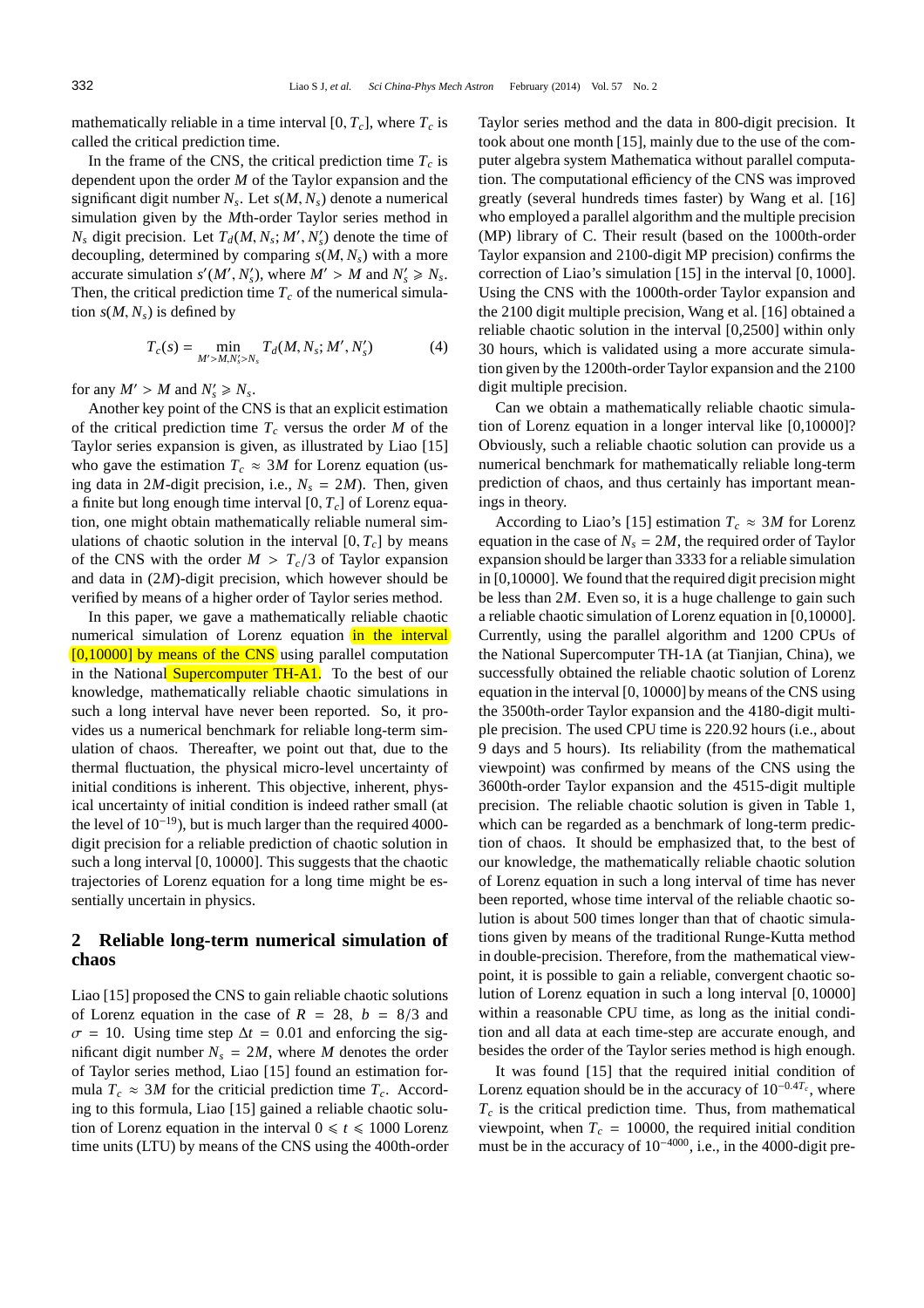**Table 1** Reliable results of Lorenz equation in the case of  $\sigma = 10$ ,  $R =$ 28, *b* = −8/3 and *x*(0) = −15.8, *y*(0) = −17.48, *z*(0) = 35.64 by means of the parallel algorithm of the CNS with the 3500th-order Taylor expansion, the 4180-digit MP data and  $\Delta t = 0.01$ . The used CPU times is 9 days and 5 hours by means of the 1200 CPUs of National Supercomputer TH-1A.

| $\boldsymbol{t}$ | $\boldsymbol{x}$ | y          | $\mathcal{Z}$ |
|------------------|------------------|------------|---------------|
| 500              | $-5.3050$        | $-9.4260$  | 12.3022       |
| 1000             | 13.8820          | 19.9183    | 26.9019       |
| 1500             | $-10.1398$       | $-7.6264$  | 31.8584       |
| 2000             | $-6.8739$        | $-1.4848$  | 31.3495       |
| 2500             | 2.7592           | 0.4763     | 24.6411       |
| 3000             | 1.6933           | 3.6003     | 21.4109       |
| 3500             | 0.7357           | $-2.1187$  | 24.4667       |
| 4000             | $-7.6927$        | $-13.4996$ | 14.1994       |
| 4500             | $-13.7455$       | $-8.3158$  | 38.8589       |
| 5000             | $-6.0844$        | $-10.8137$ | 12.7391       |
| 5500             | 4.7719           | 8.8154     | 10.4386       |
| 6000             | 0.2167           | 2.1043     | 22.1246       |
| 6500             | 4.6758           | 5.6919     | 20.4906       |
| 7000             | $-11.3949$       | $-16.5754$ | 23.6813       |
| 7500             | 0.1858           | 0.6489     | 16.5550       |
| 8000             | $-1.2659$        | $-2.3363$  | 17.4960       |
| 8500             | $-3.0412$        | 1.5314     | 27.8442       |
| 9000             | 13.4797          | 17.2821    | 29.2382       |
| 9500             | 8.9996           | 3.0374     | 33.8242       |
| 10000            | $-15.8173$       | $-17.3669$ | 35.5584       |

cision. However, from the physical viewpoint, does such an accurate initial condition exist in nature?

### **3 Are mathematically reliable long-term chaotic simulations physically meaningful?**

It is traditionally believed that initial conditions are exact in nature, and the uncertainty in initial conditions is due to the fact that we can not measure at arbitrary precision. Thus, due to the "butterfly effect", such a kind of uncertainty or limited knowledge of initial conditions destroys long-term prediction of chaos. This is the traditional explanation for the "butter-fly effect" and SDIC of chaos. However, this traditional thought is wrong in physics, since the uncertainty of initial conditions of Lorenz equation is objective and inherent in nature, as shown below.

Note that Lorenz equation is a simplified model for convention and heat transfer of viscous fluid [1,20], with *x*, *y* for velocity and *z* for temperature, respectively. It should be emphasized that, thermal fluctuation is a basic consequence of the definition of temperature [21–23]: a system at nonzero temperature does not stay in its equilibrium microscopic state, but instead randomly samples all possible states, with probabilities given by the Boltzmann distribution. Thermodynamic variables, such as pressure and temperature, undergo thermal fluctuations in a similar way. For example, a system has an equilibrium temperature, but its true temperature fluctuates to some extent about the equilibrium.

According to statistical mechanics [21,22], the wellknown thermodynamic equation [23] for the variance of temperature fluctuations *u* in volume *V* reads

$$
\left\langle u^2 \right\rangle = \frac{k_\text{B} T^2}{\rho C_v V},\tag{5}
$$

where  $k_B = 1.3806488 \times 10^{-23}$  J/K is the Boltzmann constant, *T* denotes temperature,  $\rho$  the density, and  $C_v$  the specific heat capacity, respectively. In the case of the typical air in room conditions in a cube with  $V = 10^{12}$  m<sup>3</sup>, we have  $T = 20C = 293.15$  K,  $\rho = 1204.1$  g/m<sup>3</sup>,  $C_v = 1.012$ J/(g K), respectively. The corresponding standard deviation of temperature reads  $\sqrt{\langle u^2 \rangle} = 3.1204 \times 10^{-17}$  K. Using the room temperature  $T = 293.15$  K as the characteristic one, we have the dimensionless standard deviation of temperature  $\sigma = 1.06444 \times 10^{-19}$ . This value is indeed rather small. However, it is much larger than 10<sup>−</sup>4000, the required precision of the initial condition for a mathematically reliable prediction of chaotic simulation in the interval [0,10000].

Without loss of generality, let us consider the initial condition

$$
x(0) = -15.8, y(0) = -17.48, z(0) = 35.64
$$
 (6)

of Lorenz equation (in the case of  $R = 28$ ,  $b = 8/3$  and  $\sigma = 10$ ) for the equilibrium state. As mentioned above, a system at nonzero temperature may randomly sample all possible states [21–23]. For simplicity, let us consider the following two possible states, corresponding to the two initial conditions with a micro-level thermal fluctuation of temperature (at  $t = 0$ )

$$
x = -15.8, \ y = -17.48, \ z = 35.64 + 10^{-20} \tag{7}
$$

or

$$
x = -15.8
$$
,  $y = -17.48$ ,  $z = 35.64 - 10^{-20}$ . (8)

From the physical viewpoints of thermal fluctuation, the above three initial conditions  $(6)$ – $(8)$  are the same, since each of them may sample a state but we do not know which ones truly appears in practice. The key point is that, physically speaking, due to the thermal fluctuation, the required initial condition in the accuracy of 4000-digit precision for  $T_c = 10000$  (LTU) does not exist in nature, since it is much smaller even than the thermal fluctuation!

The CNS provides us a safe tool to very accurately simulate the propagation of this kind of inherent, objective, physical, micro-level uncertainty of initial conditions, as illustrated by Liao [15,19,24,25] and Wang et al [16]. Similarly, by means of the parallel CNS (8 CPUs) with the 400th-order Taylor expansion and the data in accuracy of 1000-digit multiple precision ( $\Delta t = 10^{-2}$ ), we gain the three reliable chaotic solutions in the interval  $0 \le t \le 1000$ , corresponding to the possible initial conditions (6), (7) and (8), respectively, within one and a half hour. Besides, the mathematical reliability of these three chaotic simulations in the interval  $t \in [0, 1000]$  is confirmed by means of the 500th-order Taylor expansion and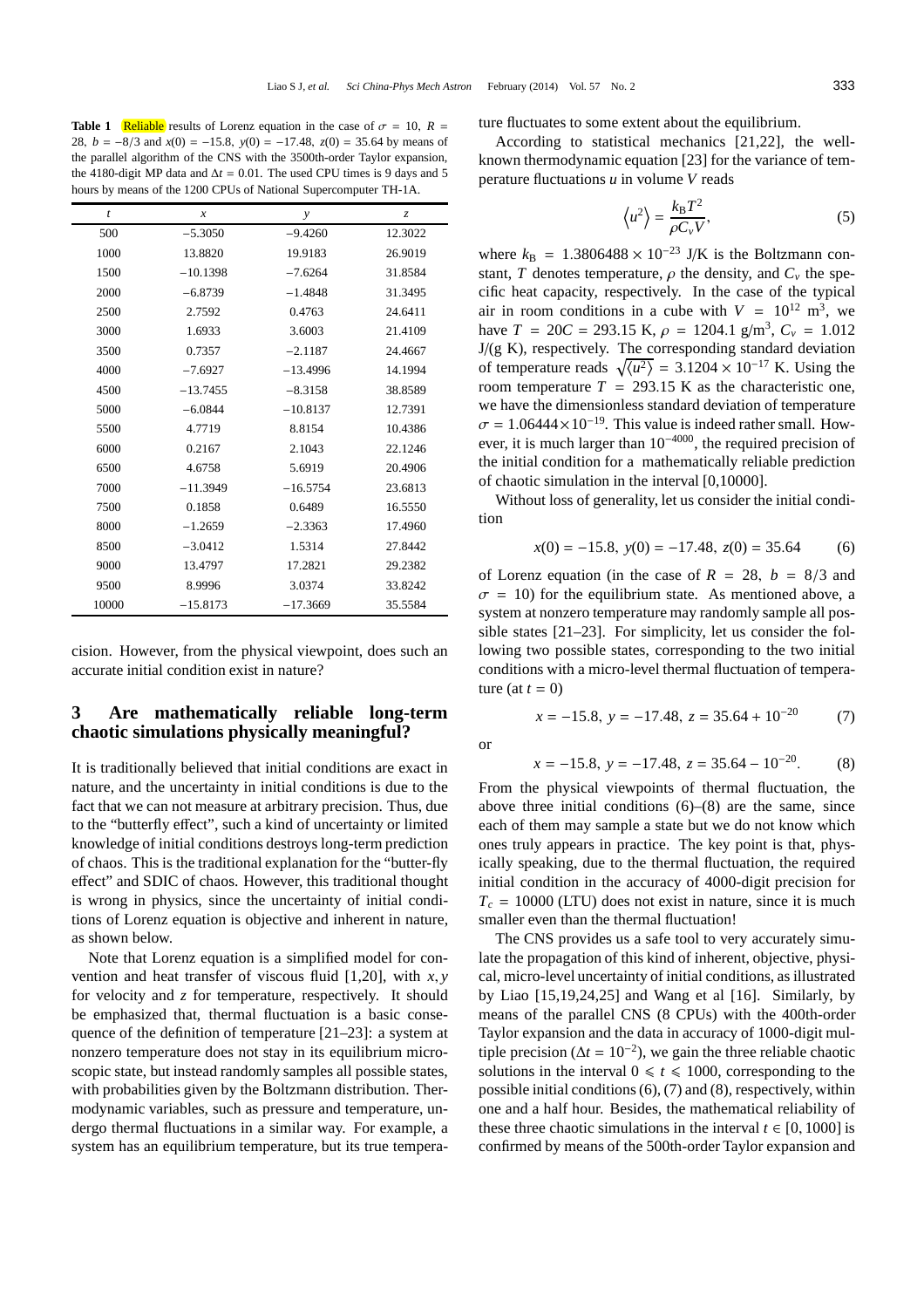the 1200-digit multiple precision data. In this way, these three chaotic simulations are guaranteed to be mathematically reliable in the interval  $0 \le t \le 1000$ . In other words, compared to the micro-level thermal fluctuation in the level of  $10^{-20}$ , the numerical noises of the three chaotic simulations in the interval [0, 1000] are much smaller and thus negligible. Therefore, from the mathematical viewpoint, we are quite sure that these three chaotic simulations are convergent to their true trajectories.

However, as shown in Figure 1, the three mathematically reliable chaotic simulations agree well only in the interval  $t \in [0, 51]$  but quickly depart from each other when  $t > 51$ . Since, due to the thermal fluctuation mentioned above, we do not know which initial condition among (6), (7) and (8) truly appears in nature, all trajectories beyond [0, 51] are uncertain. Mathematically, this numerical phenomenon is not surprising, since the "butter-fly effect" of chaos is well known. However, from the physical viewpoint, it means that the random, inherent, micro-level thermal fluctuation has a great influence on the chaotic solutions! It should be emphasized that ther-



**Figure 1** Comparison of the reliable chaotic solutions by means of the CNS with  $\Delta t = 10^{-2}$ , the 400th-order Taylor expansion and the 1000-digit multiple-precision (MP) data. Solid line: without thermal fluctuation using the initial condition (6); dashed line: with thermal fluctuation using the initial condition (7); dash-dotted line: with thermal fluctuation using the initial condition (8).

mal fluctuation is inherently uncertain and objective, say, it is independent of any experimental accuracy of observation. This suggests that, although the reliable, accurate prediction of chaos in a finite but long enough interval is mathematically possible, the chaotic trajectories for a long time might be essentially uncertain in physics, mainly due to the the objective, unavoidable, micro-level thermal fluctuation.

Therefore, due to the "butterfly effect" of chaotic dynamic systems like Lorenz equation, the inherent, objective, physical, micro-level uncertainty (such as the thermal fluctuation) quickly truns into the macroscopic uncertainty, as revealed by our very accurate, reliable chaotic solutions mentioned above. It suggests that trajectories of chaotic systems for a long time are essentially uncertain, from the physical viewpoint. Thus, it might have no physical meanings to give a deterministic, accurate prediction of the "true" trajectory of such a chaotic dynamic system, because such a kind of deterministic trajectory does not exist at all in nature from the physical viewpoint. Theoretically speaking, such a kind of chaotic dynamic systems should be described from the statistic viewpoints [24]. Note that the same conclusions are obtained by Liao [25] for chaotic motions of three body problems, who proposed a new concept "physical limit of prediction". Thus, the above-mentioned conclusions have the general meanings.

#### **4 Concluding remarks and discussion**

Using the **parallel "Clean Numerical Simulation" (CNS)** [15,19] based on the **3500th-**order of Taylor series method and data in the 4180-digit multiple precision, we successfully obtain a mathematically reliable long-term prediction of chaotic solution of Lorenz equation in the interval  $[0, 10000]$ by means of **1200** CPUs of the National Supercomputer TH-1A at Tianjin, China. To the best of our knowledge, this kind of mathematically reliable chaotic solution in such a long interval has never been reported. Mathematically, it provides us with a numerical benchmark for reliable long-term prediction of chaos. Thus, given a finite but long enough interval, the CNS provides us with a safe tool to gain mathematically reliable chaotic solutions in it. So, the CNS has important meanings not only in theory but also in practice.

It is found that the initial condition required for the mathematically reliable chaotic solution in [0,10000] must be in 4000-digit precision. However, due to the inherent thermal fluctuation, there exists the physical uncertainty of the initial temperature at the level of  $10^{-19}$ , which is independent of any experimental accuracy of observation or limited knowledge (in other words, it is the so-called objective uncertainty). This objective, physical uncertainty is indeed rather small, but is much larger than the required 4000-digit precision of the initial temperature. From the physical viewpoint, the three initial conditions  $(6)$ – $(8)$  are the same, since each of them may sample a state, but we do not know which ones truly appears in practice. Due to the "butter-fly effect" of chaos, this ob